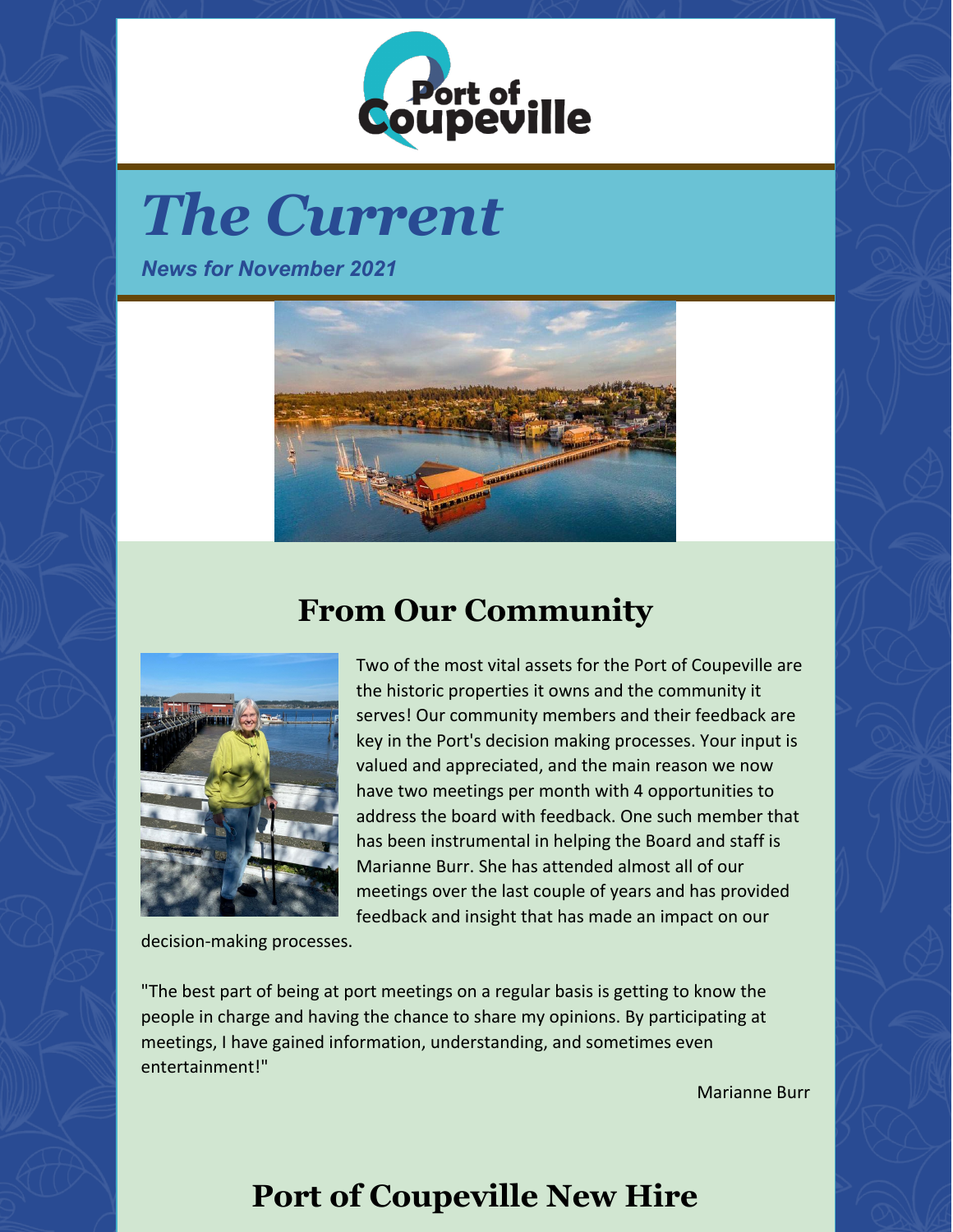

In September the Port of Coupeville welcomed Kelly Webb as our new Community Administrative Specialist. Before moving to Whidbey Kelly was the principal and co-founder of an integrated/sustainable building design and consulting company that also provided sustainable design education. Prior to that, she was the Director of Campus Sustainability and the Institute for

Sustainable Studies for an art and design college, where she developed and implemented sustainability policies, procedures, and curricula. Both positions required a great deal of project management, a skill that transfers easily to the Port. Kelly is a LEED AP O&M and holds several certificates in sustainable building and nonprofit management. Kelly moved to Whidbey in 2018 and has built a net zero energy home here on the Island and has a son that graduated college in her living room during the COVID lockdown. Kelly serves as a Board Member and on the Stewardship Committee of Sound Water Stewards of Island County.

### *On the Wharf*

#### **Awaiting Permit**



PoC has partnered with the Island County Commissioners, Representative Rick Larson, Representative David Paul, and others to begin much needed repairs to the Coupeville Wharf. We have already received grants to begin this important work, which includes replacement of pilings and caps, fire suppression systems, sewer and water lines, a new roof

and seismic stabilization of the wharf building. Unfortunately, we are still waiting on permits from the National Marine Fisheries Service to begin these repairs.

### *At Greenbank Farm*

#### **Holiday Market is back!**

The Holiday Market is back at Greenbank Farm in 2021! Please join a full barn of vendors and festive holiday cheer on Saturday November 27th and Saturday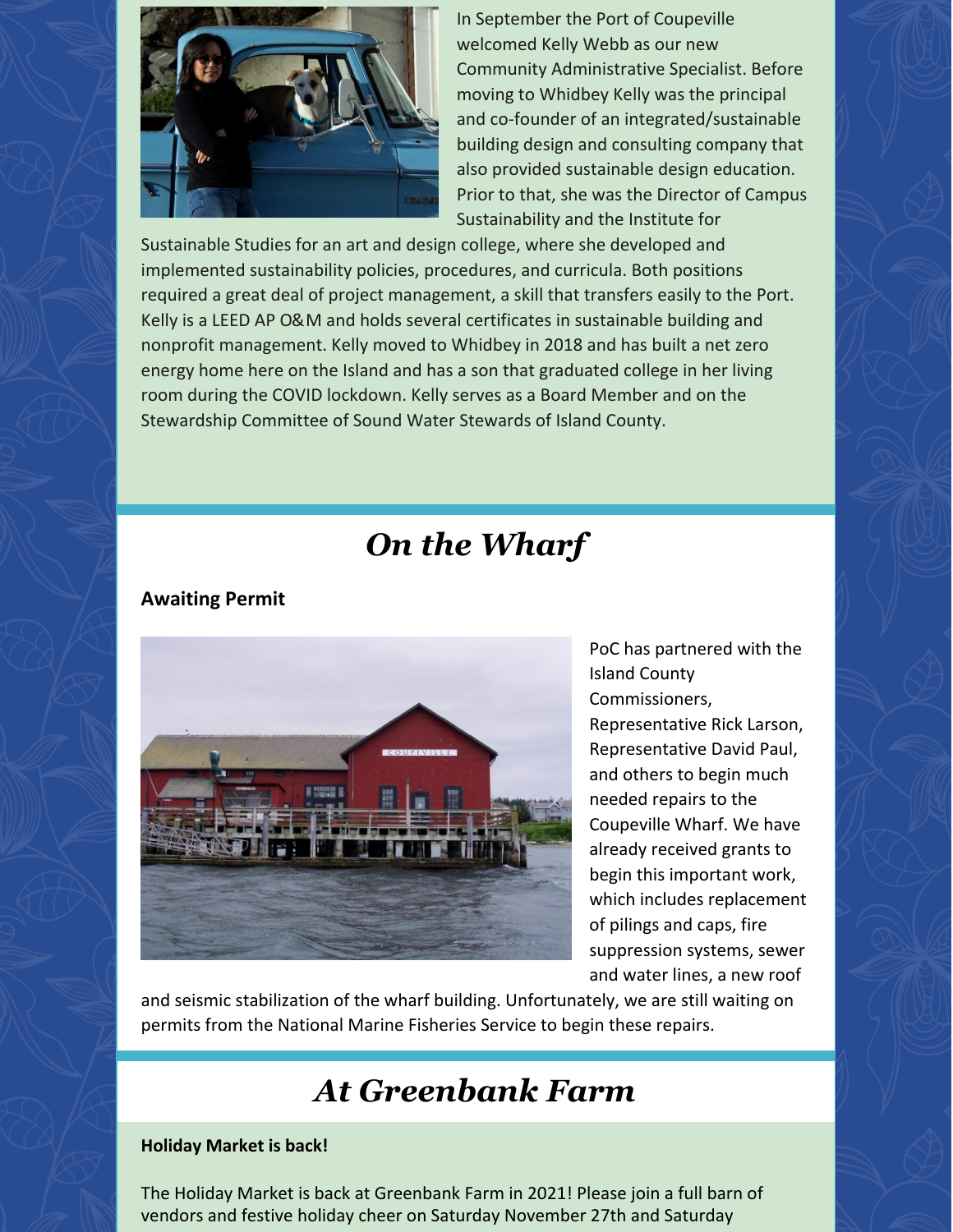December 4th in Barn A from 11:00 AM - 5:00 PM. County COVID protocols apply.

#### **Garden Club Volunteers Impacting the Farm**

The Greenbank Farm Garden Club Volunteers have worked diligently in 2021 weeding, planting & maintaining the various garden beds around the Farm buildings. This holiday season they are again sponsoring a raffle basket full of local business certificates, a birdhouse, dog & bird treats, goodies & even a decorative pillow. Tickets for this raffle drawing are on sale at Greenbank Wine Shop & the Holiday Bazaar held in Barn A. \$1 for 1 ticket or \$5 for 6 tickets with the drawing being held Dec 19. Proceeds will be used to purchase a metal arbor to install in the Farm Wedding Garden and for garden maintenance.

This past year the volunteers have raised monies to purchase & then plant the new Portuguese Laurel & rhododendron hedge for the wedding garden area &



assisted in installing a drip irrigation system for the gardens. Robert Moore, with Facilities Maintenance Technician Brian Hutchins, rehabilitated the 5000 gallon water storage tank & completed the connection of the adjoining pressure pump. This now allows the collected rainwater to be used to water the wedding garden. PLEASE support our Farm & our community open space by buying a raffle ticket. THANK YOU!

### **Upcoming Events**

**November 10, 10 a.m.: Port of Coupeville Board Meeting,** Zoom Conference Call. For instructions on participating, visit the Port website here: *[https://portoc.org/commission](https://portoc.org/commission-meetings/meeting-agendas/)meetings/meeting-agendas/*

**November 24, 6 p.m.: Port of Coupeville Board Meeting,** To participate, see instructions above.

**November 27, 11 a.m. - 5 p.m.: Holiday Market,** Barn A, Greenbank Farm.

**December 4, 11 a.m. - 5 p.m.: Holiday Market,**

#### **We Love Our Wildlife!**

This gorgeous Heron visited the Greenbank Farm every day for a couple of weeks! We miss it outside our window.